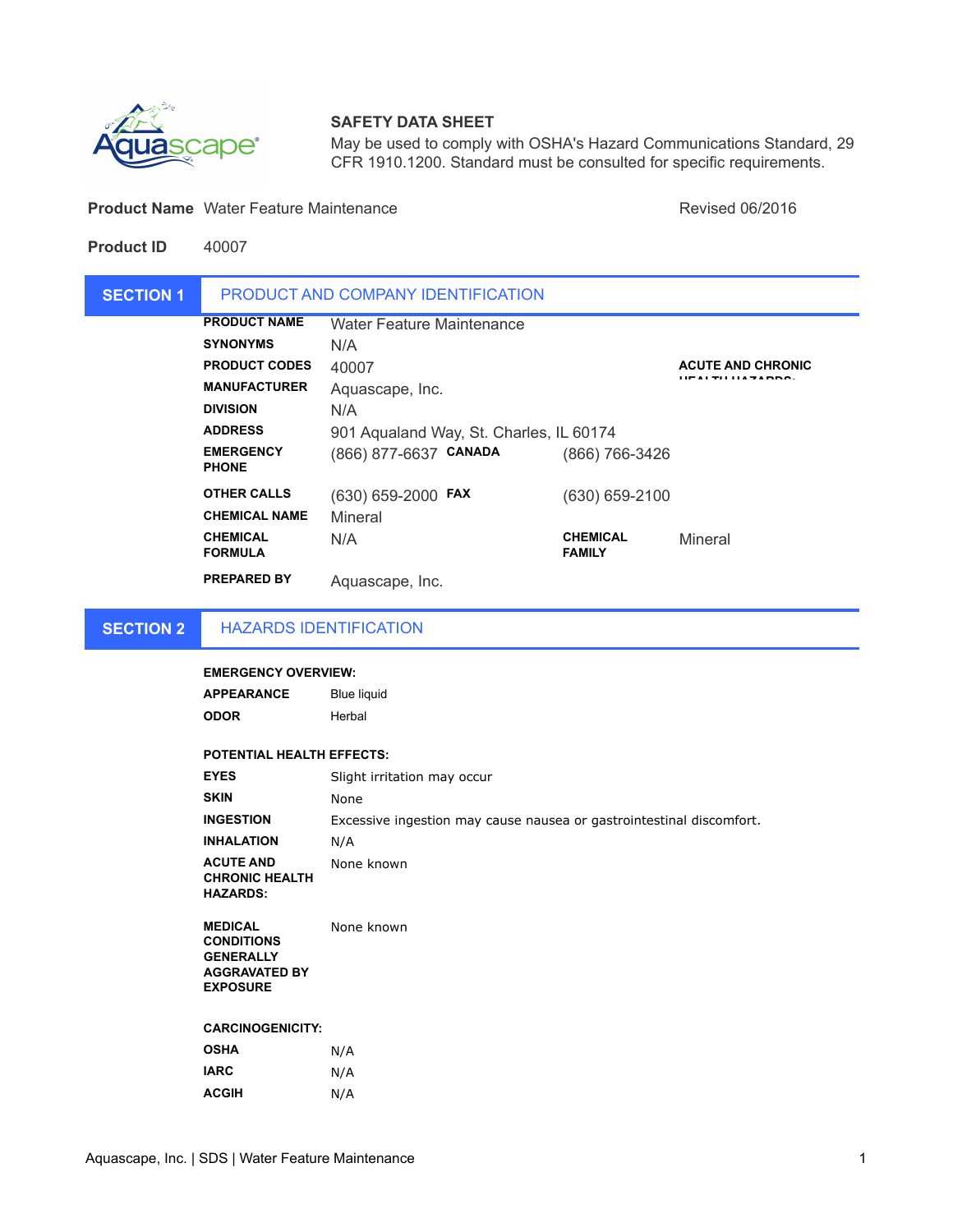|                  | <b>OTHER</b>                                                                                       | N/A                                                            |                                                           |                          |                                                                                                                                                                                                     |
|------------------|----------------------------------------------------------------------------------------------------|----------------------------------------------------------------|-----------------------------------------------------------|--------------------------|-----------------------------------------------------------------------------------------------------------------------------------------------------------------------------------------------------|
|                  | <b>NTP</b>                                                                                         | N/A                                                            |                                                           |                          |                                                                                                                                                                                                     |
|                  |                                                                                                    |                                                                |                                                           |                          |                                                                                                                                                                                                     |
| <b>SECTION 3</b> |                                                                                                    | <b>COMPOSITION/INGREDIENT INFORMATION</b>                      |                                                           |                          |                                                                                                                                                                                                     |
|                  | <b>COMPONENTS</b>                                                                                  |                                                                | All ingredients not precisely identified are proprietary. |                          |                                                                                                                                                                                                     |
|                  |                                                                                                    | <b>OTHER</b><br><b>INGREDIENTS:</b>                            | Water                                                     | <b>Proprietary Blend</b> |                                                                                                                                                                                                     |
|                  |                                                                                                    | CAS NO.                                                        | 7732-18-5                                                 | N/A                      |                                                                                                                                                                                                     |
|                  |                                                                                                    | %WT                                                            | @                                                         | $^{\copyright}$          |                                                                                                                                                                                                     |
|                  |                                                                                                    |                                                                |                                                           |                          |                                                                                                                                                                                                     |
|                  | <b>OSHA PEL</b>                                                                                    | None                                                           |                                                           |                          |                                                                                                                                                                                                     |
|                  | <b>ACGIH TLV</b>                                                                                   | N/A                                                            |                                                           |                          |                                                                                                                                                                                                     |
|                  | <b>SARA 313</b><br>Reportable                                                                      | No                                                             |                                                           |                          |                                                                                                                                                                                                     |
|                  |                                                                                                    |                                                                |                                                           |                          |                                                                                                                                                                                                     |
| <b>SECTION 4</b> | <b>FIRST AID MEASURES</b>                                                                          |                                                                |                                                           |                          |                                                                                                                                                                                                     |
|                  |                                                                                                    |                                                                |                                                           |                          |                                                                                                                                                                                                     |
|                  | <b>EYES</b>                                                                                        | advice if irritation persists.                                 |                                                           |                          | Hold eye open and rinse slowly and gently with water for 15 - 20 minutes. Remove contact lens-<br>es, if present, after the first 5 minutes, then continue rinsing eye. Call a doctor for treatment |
|                  | <b>SKIN</b>                                                                                        | doctor for treatment advice if redness or irritation persists. |                                                           |                          | Take off contaminated clothing. Wash the affected area thoroughly with soap and water. Call a                                                                                                       |
|                  | <b>INGESTION</b>                                                                                   | occur.                                                         |                                                           |                          | Thoroughly rinse mouth with water. Drink plenty of fluids. Slight gastrointestinal discomfort may                                                                                                   |
|                  | <b>INHALATION</b>                                                                                  | N/A                                                            |                                                           |                          |                                                                                                                                                                                                     |
| <b>SECTION 5</b> |                                                                                                    | <b>FIRE-FIGHTING MEASURES</b>                                  |                                                           |                          |                                                                                                                                                                                                     |
|                  | <b>SUITABLE</b><br><b>EXTINGUISHING</b><br><b>MEDIA</b>                                            | Any                                                            |                                                           |                          |                                                                                                                                                                                                     |
|                  | <b>EXTINGUISHING</b><br><b>MEDIA WHICH MUST</b><br><b>NOT BE USED FOR</b><br><b>SAFETY REASONS</b> | None                                                           |                                                           |                          |                                                                                                                                                                                                     |
|                  | <b>SPECIAL</b>                                                                                     | None                                                           |                                                           |                          |                                                                                                                                                                                                     |

**EXPOSURE HAZARDS IN A FIRE**

**SPECIAL PROTECTIVE EQUIPMENT FOR FIRE-FIGHTERS** None **OTHER INFORMATION** None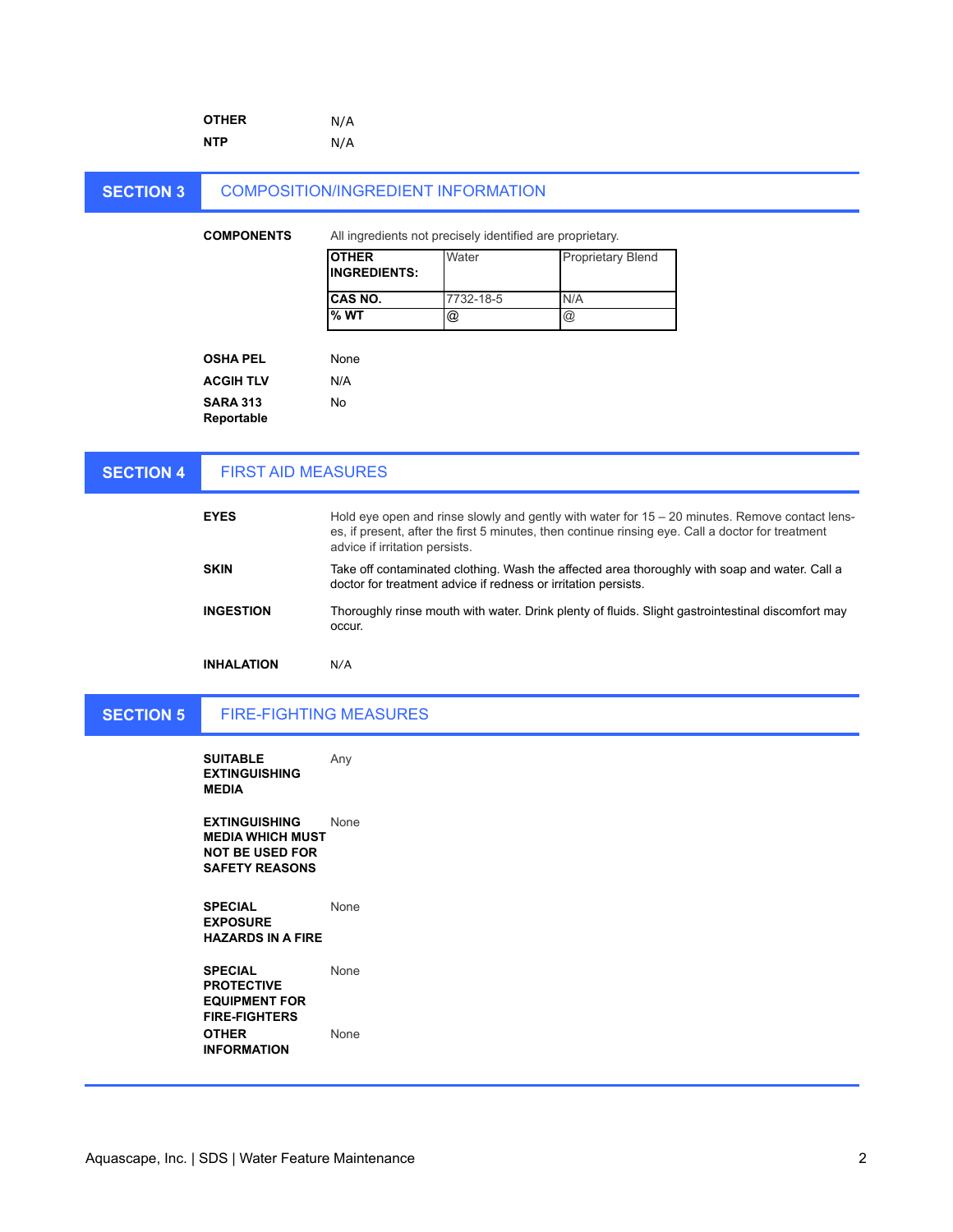### **SECTION 6** ACCIDENTAL RELEASE MEASURES

| <b>PERSONAL</b><br><b>PRECAUTIONS</b>      | Follow protective measures provided in Sections 5 and 8. Keep away materials and products<br>which are incompatible with product specified in Section 10.                                                          |
|--------------------------------------------|--------------------------------------------------------------------------------------------------------------------------------------------------------------------------------------------------------------------|
| <b>ENVIRONMENTAL</b><br><b>PRECAUTIONS</b> | Rinse spilled product to dillute areas of direct contact.                                                                                                                                                          |
| <b>METHODS FOR</b><br><b>CLEAN UP</b>      | Wear suitable clothing and protective equipment. Recover or mop up excess material and reuse<br>whenever possible. Absorb unusable product with suitable material and dispose of in<br>accordance with Section 13. |

#### **SECTION 7** HANDLING AND STORAGE

**HANDLING & STORAGE** Maintain good housekeeping practices. Wash hands after use. Avoid contact with potable water or food. Keep in a dry place, away from direct sunlight. Keep away from heat. Keep away from incompatible products specified in Section 10. Keep only in original container at a temperature not exceeding 40°C (104°F)

### **SECTION 8** EXPOSURE CONTROLS/PERSONAL PROTECTION

| <b>ENGINEERING</b><br><b>CONTROLS</b>   | N/A                                                           |
|-----------------------------------------|---------------------------------------------------------------|
| <b>VENTILATION</b>                      | N/A                                                           |
| <b>RESPIRATORY</b><br><b>PROTECTION</b> | None required                                                 |
| <b>EYE PROTECTION</b>                   | ANSI approved safety glasses with side protection or goggles. |
| <b>SKIN PROTECTION</b>                  | Wear suitable protective clothing.                            |
| <b>HYGIENIC</b><br><b>PRACTICES</b>     | Handle in accordance with good hygiene and safety practice.   |

#### **SECTION 9** PHYSICAL AND CHEMICAL PROPERTIES

## **GENERAL INFORMATION:**

| <b>APPEARANCE</b> | <b>Blue liquid</b> |
|-------------------|--------------------|
| ODOR              | Herbal             |

### **IMPORTANT HEALTH SAFETY AND ENVIRONMENTAL INFORMATION:**

| рH                                    | Range 7.8-8.4   |
|---------------------------------------|-----------------|
| <b>BOILING POINT</b>                  | $100^{\circ}$ C |
| <b>FLASH POINT</b>                    | Not applicable  |
| <b>MELTING POINT</b>                  | Not applicable  |
| <b>FLAMMABILITY</b><br>(SOLID, GAS)   | Non-flammable   |
| <b>EXPLOSIVE</b><br><b>PROPERTIES</b> | Non-explosive   |
| <b>VAPOR PRESSURE</b>                 | Not applicable  |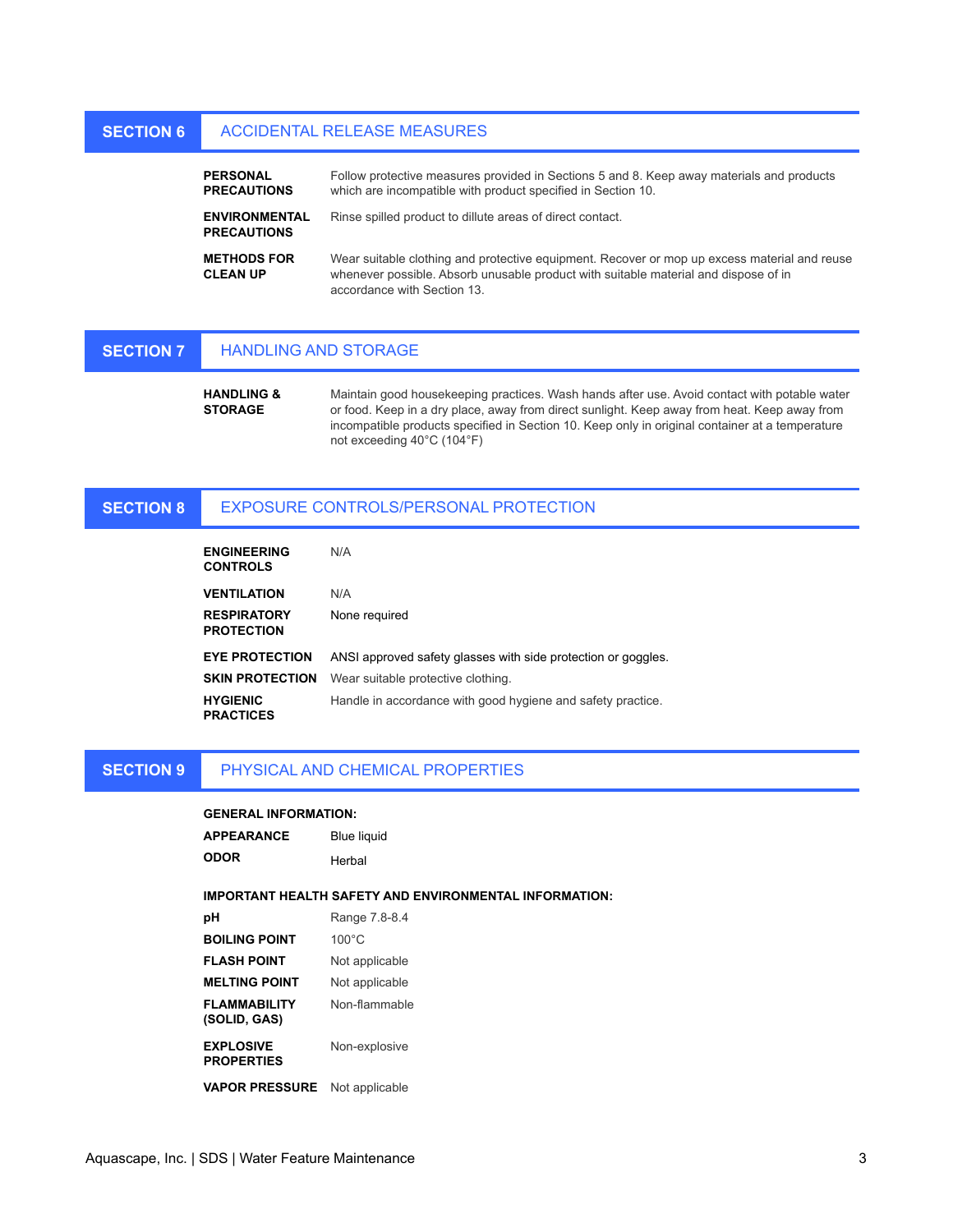| <b>VAPOR DENSITY</b>                       | Not applicable      |
|--------------------------------------------|---------------------|
| <b>BULK DENSITY</b>                        | N/A                 |
| <b>EVAPORATION</b><br>RATE                 | Not determined      |
| <b>SOLUBILITY IN</b><br>WATER              | Dispersible         |
| <b>DECOMPOSITION</b><br><b>TEMPERATURE</b> | Not applicable      |
| <b>VISCOSITY</b>                           | Equivalent to water |
| <b>SPECIFIC GRAVITY</b>                    | 1 <sub>1</sub>      |

### **SECTION 10** STABILITY AND REACTIVITY

| <b>STABILITY</b>                                               | Stable under normal conditions of use        |
|----------------------------------------------------------------|----------------------------------------------|
| <b>CONDITIONS TO</b><br><b>AVOID</b>                           | Excessive heat and contamination of any kind |
| <b>INCOMPATIBILITY</b><br><b>(MATERIAL TO</b><br><b>AVOID)</b> | <b>None</b>                                  |
| <b>HAZARDOUS</b><br><b>DECOMPOSITION</b><br>OR BY-PRODUCTS     | None known                                   |

**HAZARDOUS POLYMERIZATION** N/A

# **SECTION 11**

## TOXICOLOGICAL INFORMATION

## **TOXICOLOGICAL DATA:**

**ACUTE ORAL TOXICITY** None known

**ACUTE INHALATION**  None known **TOXICITY**

**ACUTE DERMAL IRRITATION/ CORROSION** None known

**SKIN IRRITATION None EYE IRRITATION** Slight **SENSITIZATION** None

**CHRONIC TOXICITY** None known

**CHRONIC TOXICITY/**  None known **CARCINOGENIC DESIGNATION**

**SECTION 12** ECOLOGICAL INFORMATION

### **ECOTOXICITY EFFECTS:**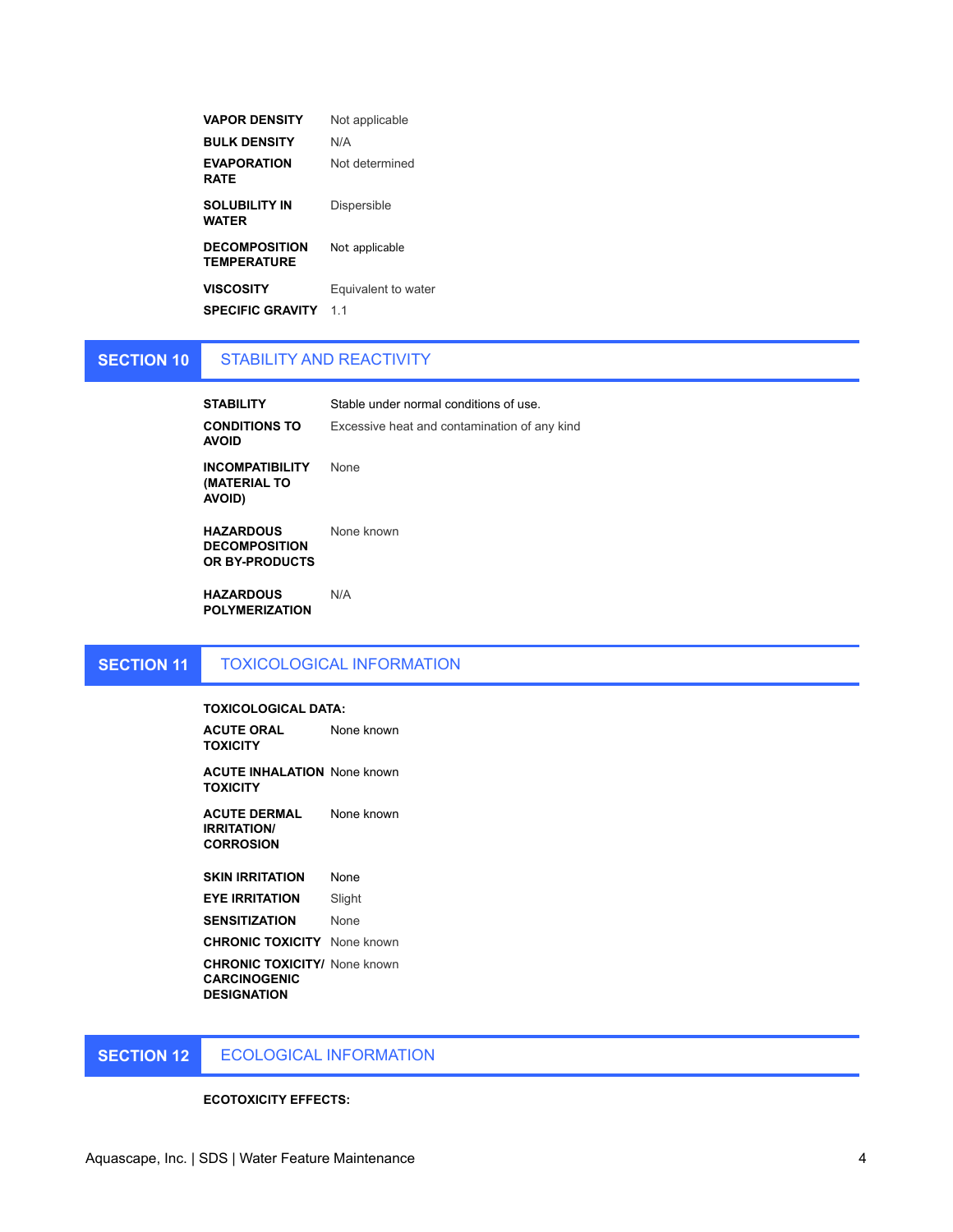**ACUTE TOXICITY** None known **MOBILITY** N/A **PERSISTENCE AND**  None known **DEGRADABILITY**

**BIOACCUMULATION**  Product is not known to accumulate. **POTENTIAL**

### **SECTION 13** DISPOSAL CONSIDERATIONS

**WASTE TREATMENT** Dispose of within current local and state regulations. No special method required.

| <b>PACKAGING</b>                   | Consult federal, state, and local regulations regarding the proper discposal of emptied |
|------------------------------------|-----------------------------------------------------------------------------------------|
| <b>TREATMENT</b>                   | containers.                                                                             |
| <b>RCRA HAZARD</b><br><b>CLASS</b> | N/A                                                                                     |

### **SECTION 14** TRANSPORT INFORMATION

| U.S. DEPARTMENT OF TRANSPORTATION:                                |                                                           |               |
|-------------------------------------------------------------------|-----------------------------------------------------------|---------------|
| <b>PROPER SHIPPING</b> Chemicals Not Not hazardous<br><b>NAME</b> | Otherwise Indexed<br>(NOI)                                |               |
| <b>HAZARD CLASS</b>                                               | Not regulated                                             |               |
| <b>ID NUMBER</b>                                                  | N/A                                                       |               |
| <b>LABEL STATEMENT</b>                                            | <b>None</b>                                               |               |
| <b>WATER TRANSPORTATION:</b>                                      |                                                           |               |
| <b>PROPER SHIPPING</b> Chemicals Not<br><b>NAME</b>               | Otherwise Indexed<br>(NOI)                                | Not hazardous |
| <b>HAZARD CLASS</b>                                               | Not regulated                                             |               |
| <b>ID NUMBER</b>                                                  | N/A                                                       |               |
|                                                                   |                                                           |               |
| <b>LABEL STATEMENT</b> None                                       |                                                           |               |
| <b>AIR TRANSPORTATION:</b>                                        |                                                           |               |
| <b>PROPER SHIPPING</b><br><b>NAME</b>                             | Chemicals Not Not hazardous<br>Otherwise Indexed<br>(NOI) |               |
| <b>HAZARD CLASS</b>                                               | Not regulated                                             |               |
| <b>ID NUMBER</b>                                                  | N/A                                                       |               |
| <b>LABEL STATEMENT</b>                                            | None                                                      |               |

### **SECTION 15** REGULATORY INFORMATION

Preparation does not contain ingredients listed as a dangerous substance in Annex 1 of the EEC directive 67/548.